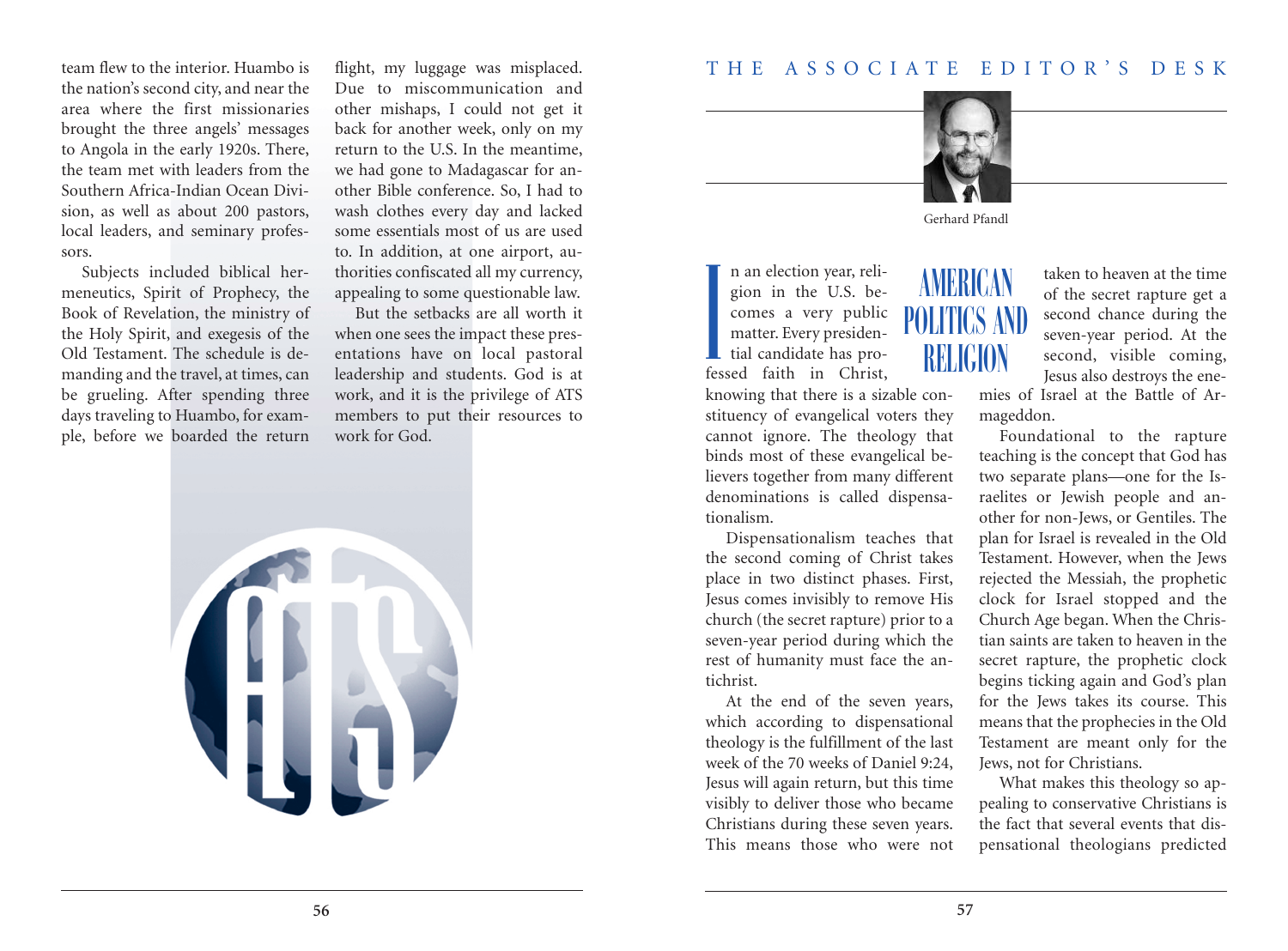would take place before Jesus can return, have come to pass. Their endtime scenario rests on five pillars: (1) The Jews have to return to Israel [fulfilled during the first half of the 20th century when hundreds of thousands of Jews returned to Palestine]; (2) Israel must be restored as a nation [fulfilled in 1948 when the State of Israel was created, and millions of Jews from around the world moved to Israel]; (3) The city of Jerusalem must again be in Jewish hands [fulfilled in 1967 during the Six-Day War]; (4) The temple must be rebuilt and the temple service restored [what they are all waiting for now, but the The Dome of the Rock, one of the holiest places for Muslims, stands where the temple is supposed to be built]; and (5) The antichrist must rule over a united Europe, which will be the revived Roman empire [The European parliament and the events in Europe today are seen as a prelude to the rule of the antichrist].

It is remarkable how the first three of the predicted events have been fulfilled. It is if a supernatural power were guiding these events; and this may well be, but it is *not* God who is guiding them.

Undergirding dispensational theology is its understanding of the 70 week prophecy in Daniel 9:24-27. The first 69 weeks are seen as pointing to the Messiah, but the 70th week is believed to still be in the future. The "he" in verse 27, therefore, is not Christ but the antichrist of the future.

According to this theology, soon after the rapture of the church, the antichrist will be revealed. He will make a covenant with God's people, the Jews, pledging to protect them from their hostile neighbors, but in the middle of the seven years, he will break that covenant, outlaw all religious practices of the Jews, who by then have rebuilt the temple in Jerusalem and have begun to sacrifice animals again. The antichrist will



enter the temple in Jerusalem and demand to be worshiped as God. Thus Paul's statement in 2 Thessalonians 2:4, "[The antichrist] sets himself up in God's temple, proclaiming himself to be God" (NIV) will be literally fulfilled. Therefore, the temple in Jerusalem has to be rebuilt so that the Antichrist can literally sit in the temple. He will begin a reign of terror against the Jews, who after the rapture have accepted Christ (the 144,000 are all Jews), but he will also persecute the Gentiles, who have accepted Christ since the rapture of the church.

The linchpin of this theology is the restoration and well-being of Israel today. This is the reason for America's total commitment to Israel. The evangelical lobby in Washington is constantly pressuring the government to support Israel and its expansion at all costs—no matter what happens to the Palestinians.

In January 2006,Ariel Sharon, the prime minister of Israel, suffered a massive stroke. A few days later, Pat Robertson, one of the best-known evangelical leaders, stated that God had punished Sharon for withdrawing from Gaza and giving the land to the Palestinians. Robertson had to apologize a few days later, but his view reflects the teaching of dispensationalism that all the land of Palestine belongs to the Jews.

There are basically four reasons that Seventh-day Adventists cannot

accept dispensational theology:

1. The Bible does not teach that the 70 weeks can be split into two time periods, the first 69 weeks reaching to the death of Christ and the 70th week still in the future. The 70th week begins with the baptism of Jesus and ends with the death of Stephen in A.D. 34. This was the teaching of conservative Christians until John Nelson Darby in the 19th century introduced this new theology.

2. The rapture of the saints will not be a secret rapture with people disappearing while life goes on here on Earth. The Rapture will happen when Jesus comes back visible for the entire world with the voice of the archangel according to 1 Thessalonians 4:16, 17, "The Lord Himself will descend from heaven with a shout, with the voice of an archangel, and with the trumpet of God. And the dead in Christ will rise first. Then we who are alive and remain shall be caught up together with them in the clouds to meet the Lord in the air. And thus we shall always be with the Lord" (NKJV).

Before the real rapture occurs, the resurrection of the dead in Christ will take place. After the dead are raised, the living saints will be translated, and together the two groups will be raptured, that is, "they will be caught up together to meet the Lord in the air." Nowhere does the Bible teach a secret rapture before the res